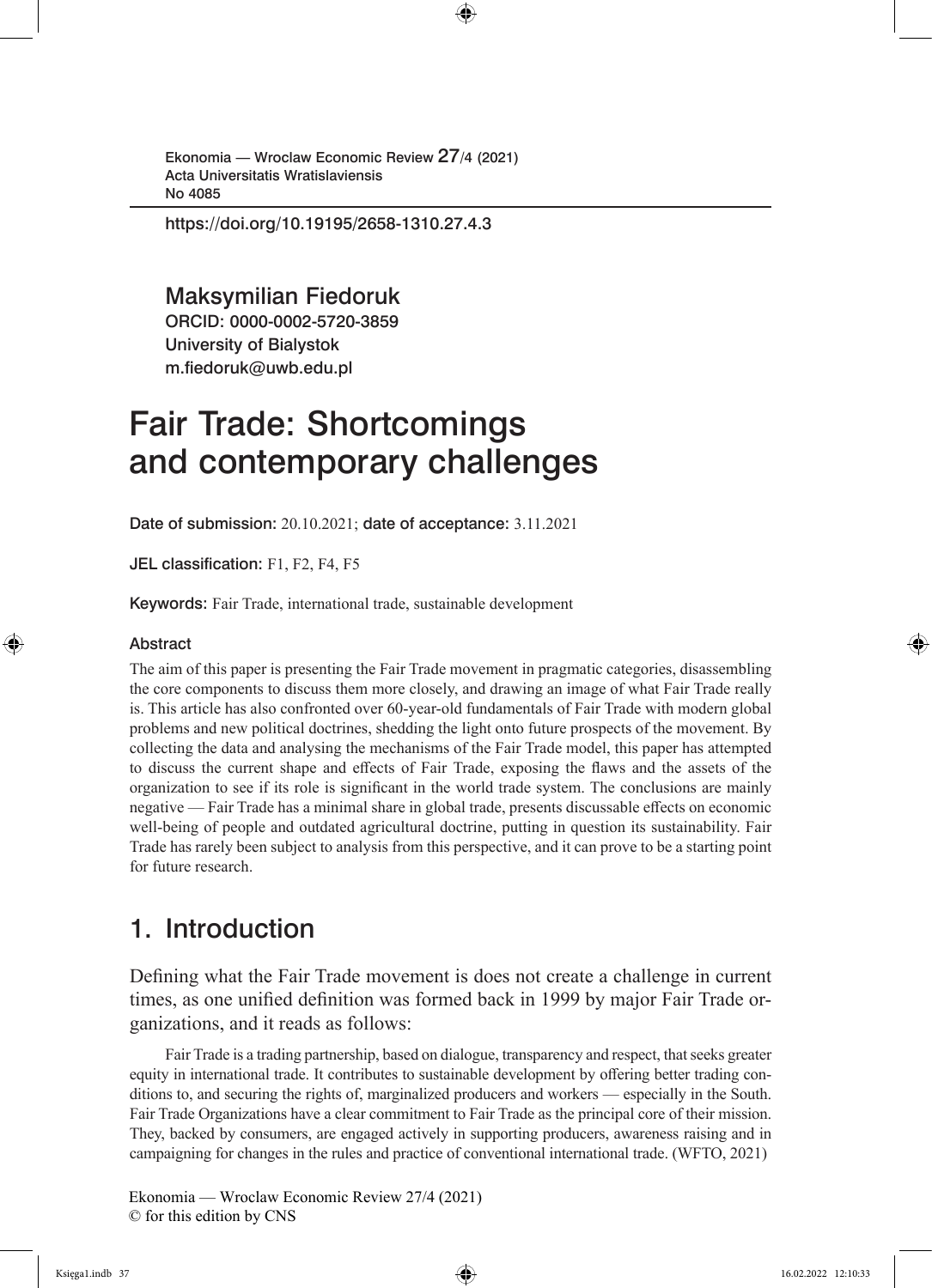The basic concept of Fair Trade is to empower producers that are either left out of the global trading system or marginalized, by offering them special distribution channels and a price more adequate than the one offered on the free market, propelling them to the ultimate goal of getting out from poverty, stagnation and poor living standards. By definition, it should positively affect also the consumers and markets, sending out a message for a change in global trade rules, thus repairing the flaws of modern capitalism.

The research questions are: how does the movement work and distribute income? What are the costs of participating in Fair Trade? What is the market share of Fair Trade products? How do the foundations of Fair Trade hold up in light of contemporary global challenges?

#### 2. Theoretical framework of the research

Since the unification of Fair Trade organizations from around the globe in 2002, many publications have discussed the Fair Trade phenomenon, evaluating its effects on consumer choices. Producers were also taken in consideration, but primarily only those associated with Fair Trade. Surprisingly, the main issue that most economists had in the past (Valiente-Riedl, 2016; Sidwell, 2008; Henderson, 2008) with Fair Trade has been the sole purpose and "morality" of intervening in basic functioning of markets, and not the real effects of the movement on associated and non-associated producers, irrespectively of being negative or positive. Sadly, for those researchers and observers, the livelihood and prosperity of people at the bottom of international supply chains are not so important when economic paradigms seem to be endangered and in question, focusing more on the debate as to whether fully introduced free trade would be more effective than the concept of Fair Trade. On the other hand, international decision makers endorse and incorporate the ideas of Fair Trade in their programs. The European Union (European Commission, 2009) actively supports and monitors Fair Trade, despite its long term protectionism policy in the trade of agricultural products (Granville and Dine, 2012). Promoting Fair Trade is directly referenced in the Lisbon Treaty (Martens and Orbie, 2018).

Fair Trade concentrates on the flaws of global economic system, especially the effectiveness of the free trade system. The main issue that Fair Trade currently highlights is the marginalization of small-scale farmers and producers in the world trade system, specifically their access to the global value chains, their capabilities to manage the terms of trade and abilities to gain market information. The organization addresses these topics in Fair Trade principles and realizes them in specific business mechanics, which will be discussed in the following paragraphs.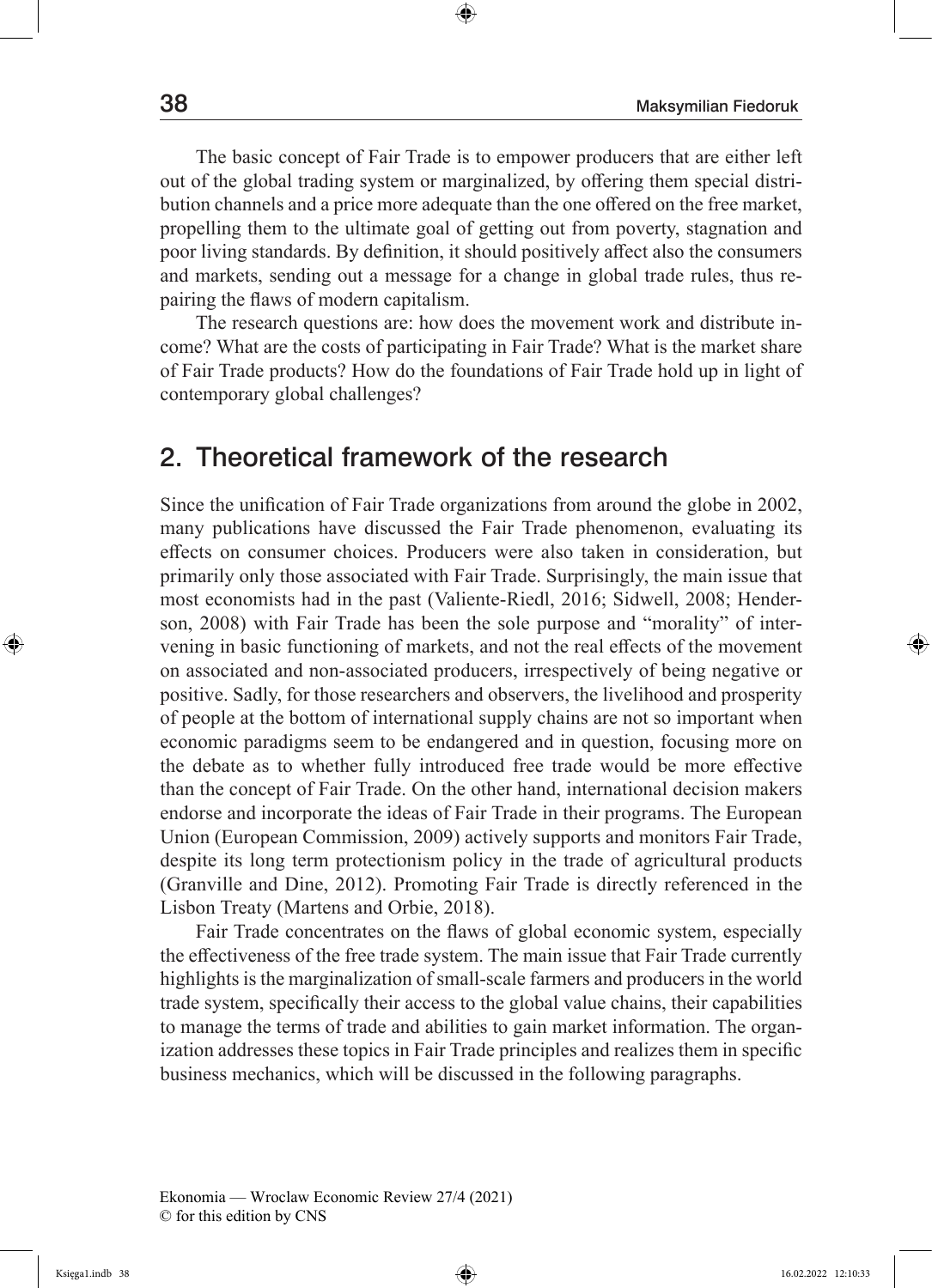#### 2.1. Aims and principles of Fair Trade

When analyzing the structure of Fair Trade, a simple division must be created to understand the roles of various entities; there are big umbrella organizations recognized by WFTO, operating on the global level. and producer organizations, which operate on regional level. The basic cells of Fair Trade are registered producer and worker cooperatives, which are members of the aforementioned producer organizations based in one country, which are then assigned to one of three continental networks: Fair Trade Africa, Network of Asia and Pacific Producers, and the last one for Latin America and the Caribbean, named *Coordinadora Latinoamericana y del Caribe de Pequeños Productores y Trabajadores de Comercio Justo*  (FLO website). These three organizations are main shareholders of Fair Trade International (FLO), which main purpose is to control the licensing and labeling side of the movement. In 2018, there were 1,707 certified producer organizations in the structure of Fair Trade, consisting of almost 1.8 million farmers and workers (FLO, 2021d).

The aims of Fair Trade have evolved through the years of its existence by responding to criticism, new standards of international organizations and global moral principles. The current 10 basic principles of Fair Trade (WFTO, 2017), established in 2017, fall in line with the United Nation's Sustainable Development Goals.

— Creating Opportunities for Economically Disadvantaged Producers supporting small scale agricultural producers and empowering them towards self-sufficiency and ownership.

— Transparency and Accountability — this point guarantees that the organization shares all viable information on every level and secures participants. It also reports to the public, partners and stakeholders.

— Fair Trading Practices — the organization does not maximize profit at the expense of small producers, but instead creates instruments for the trade environment which cares about their well-being and living standards. On the producer side, the organization guarantees the quality and quantity of the product, while on the buying side, it assures that the payment will be on time and in fair amount. The system also recognizes the disadvantages that Fair Trade suppliers and producers face in cash flow by establishing pre-payments, which are interest free, of at least 50% of contract value in case of handicraft, and 50% of contract value with reasonable interest rates (not higher than rates offered by third parties) in case of food produce. Fair Trade also secures producers and suppliers from experiencing financial losses when the buyers cancel orders. In this situation, buyers are obliged to pay compensation for the work already done by suppliers. The organization also provides help with securing intellectual property of producers (patents, traditional craft designs, trademarks, regional authenticity etc.) and works actively to avoid unfair competition between parties involved in regional Fair Trade organizations.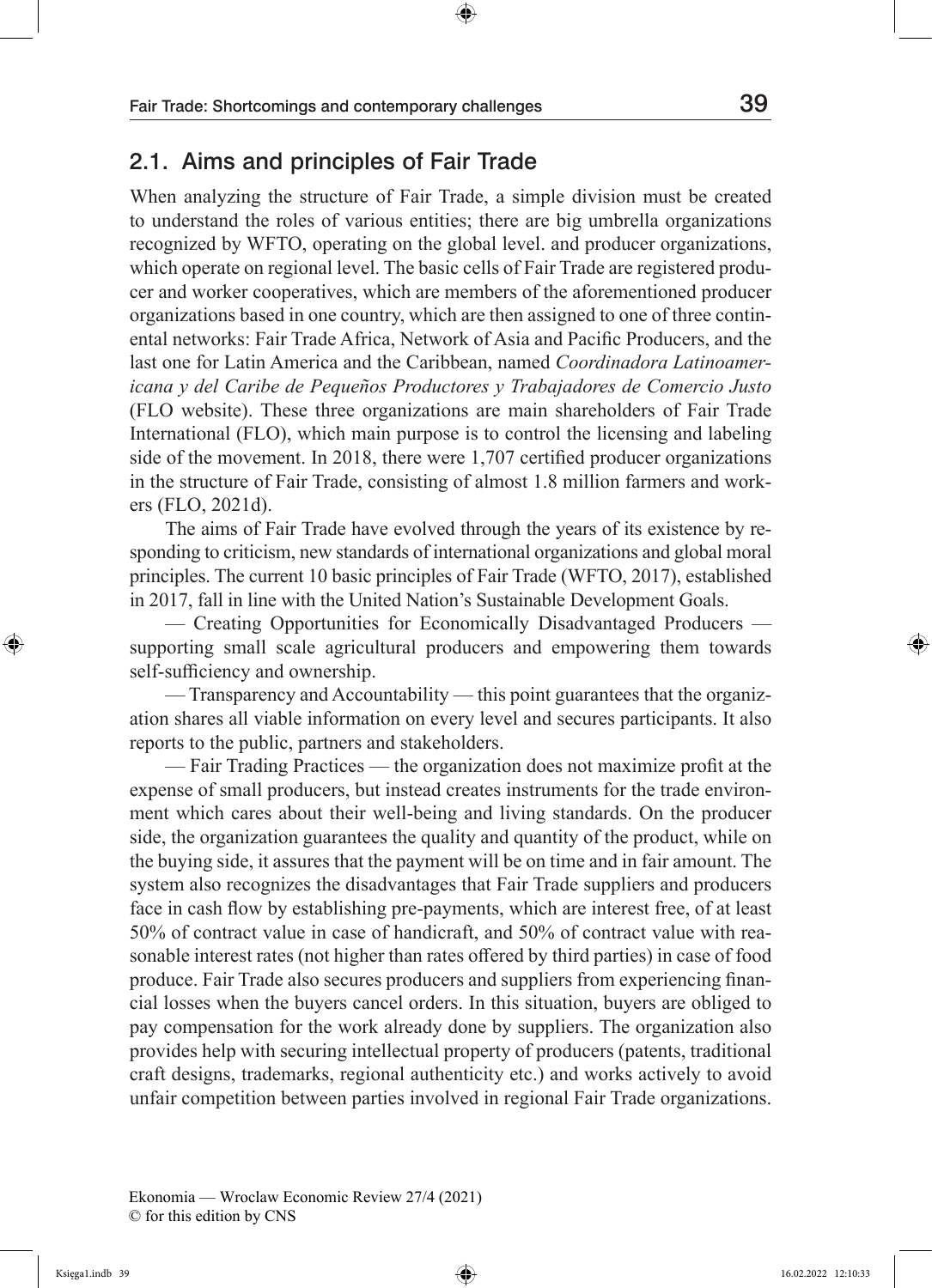— Fair Payment — the core of Fair Trade movement is to provide producers with fair and equal payment for their work, suited for their local economic environment. This principle consists of three fundaments.

a) Fair Prices — are "freely negotiated through dialogue between the buyer and the seller and is based on transparent price setting. It includes a fair wage and a fair profit. Fair prices represent an equitable share of the final price to each player in the supply chain."

b) Fair Wages — are "an equitable, freely negotiated and mutually agreed wage, and presumes the payment at least a Local Living Wage."

c) Local Living Wage — "is a renumeration received for a standard working week (no more than 48 hours) by a Worker in a particular place, sufficient to afford a decent standard living for the worker and her or his family. Elements of a decent standard of living include water, housing, education, health care, transport, clothing, and other essential needs, including provision for unexpected events."

— Ensuring no Child Labor and Forced Labor — this principle directly refers to the Sustainable Development Goals (SDG), point 8.7 (UN, 2021). Eradicating forced labor (including child labor), modern slavery and human trafficking. The organization assures us that every Fair Trade branded product was made and delivered without using child and slave labor.

— Commitment to Non-Discrimination, Gender Equity and Women's Economic Empowerment and Freedom of Association — this principle concurs with the SDG's fifth goal. The organization does not discriminate against anyone on any basis and actively promotes gender equality and the empowerment of women. WFTO also respects the basic solidarity right to form and join trade and working unions, and in regions where it is difficult, helps to enable those rights.

— Ensuring Good Working Conditions — this principle states the organization's compliance with International Labor Organization standards.

— Providing Capacity Building — commitment to the mission of providing the producers and workers with the means to self-develop and expand the business, mainly by increasing skills, production capabilities and reaching new channels of sales and distribution, either Fair Trade or not.

— Promoting Fair Trade — raising awareness of the need for a global trade system that guarantees a greater justice. The organization also promotes a consumer-friendly approach, providing full information about the producer, product and its road to the store shelf.

— Respect for the Environment — Fair Trade products are created with the use of raw materials, from sustainable, mostly local sources. Renewable energy is used to reduce greenhouse gas emissions, and producers need to minimize the impact of their waste stream on local environment. Agricultural commodity production requires organic methods, and the use of pesticides is very limited.

The aforementioned principles create a basic guideline for all parties involved in the Fair Trade structure. More detailed are the compliance criteria, which con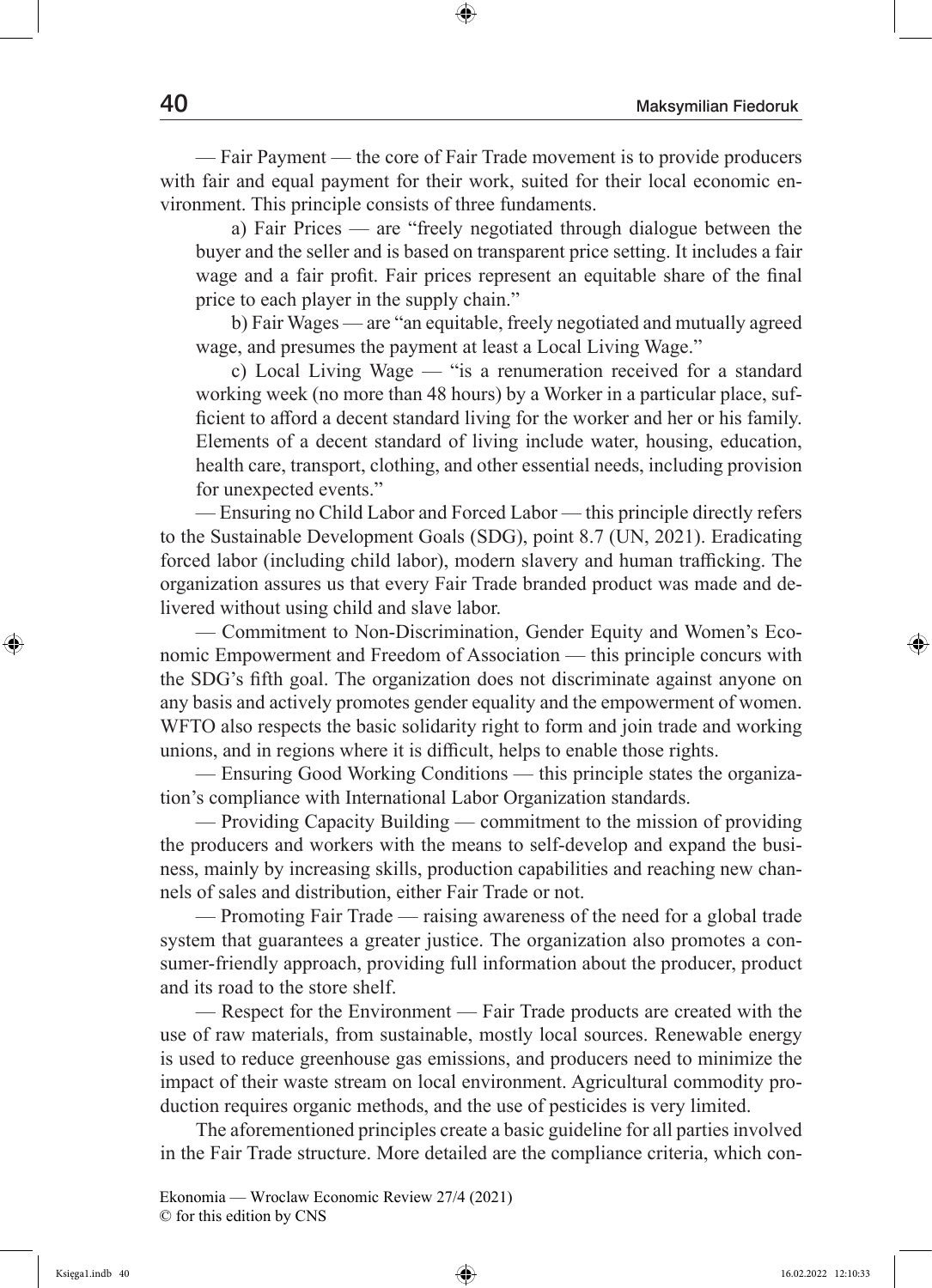sist of points that must be achieved by members of the structure in specific deadlines (WFTO, 2020), but those are still open to interpretation and lack more universal indexes and indicators that would create a baseline for simple research, such as to what extent those basic principles are respected by the members of Fair Trade. Clearly, some of the instruments are provided only for associates and auditors in the Fair Trade Guarantee System. Anyone interested in the effectiveness of the Fair Trade movement needs to rely on WFTO and Fair Trade International reports, which lack many details, like changes in the average Fair Trade household income per region or value of sold Fair Trade products. Fair Trade International also publishes research about the effects of their projects in different parts of the world, but as the organization admits itself on website (FLOa, 2021), there are still large gaps when it comes to knowledge about some sectors of the operation. The

alternative would be the results of field research by academics, but historically, not many of those were conducted. The latest and most extensive research made by the organization dates to 2021 and presents changes in household income of cocoa farmers in Côte d'Ivoire (FLO, 2021a), but similar research is not obtainable for all of the Fair Trade sectors.

#### 2.2. Instruments of Fair Trade

The main and primary aim of Fair Trade is allowing producers to fetch a fair price for their produce on any market, whether local, regional or international. This goal is achieved by utilizing the concept of Fair Trade Premium and Fair Trade minimal price. The latter is set accordingly to the global market price of each category of product; if the global price is not sufficient to cover the costs of production and give producers a fair profit, then the minimal price comes into the play and sets the standard that Fair Trade associated buyers need to offer (Grącik-Zajączkowska, 2012). They can, of course, offer a higher price, if they so desire. The premium is a fixed amount added to the base price of the product, usually defined in additional cash for each pound or ton bought; in the case of some products, the premium is calculated as percentage of offered price. This mechanism ensures that producers sell their product with higher profit than the market average, even when the prices offered are higher than the Fair Trade minimal price (Dragusanu, Giovannucci and Nunn, 2014).

However, the additional profit in the form of a premium cannot be freely spent by the producers. It is accumulated by producer organizations, which must decide by democratic means how to invest those additional funds in accordance to Fair Trade principles and aims (Dragusanu, Giovannucci and Nunn, 2014). Typically, it should be used for endeavors like the construction of schools, local education, healthcare or buying new agricultural equipment (Grącik-Zajączkowska, 2012). The reason for this specific solution is simple: unified producers and workers can achieve more being unified than alone, and it allows also greater funds to be accumulated and spent on meaningful projects for the community in the specific region, not only on a single local farm.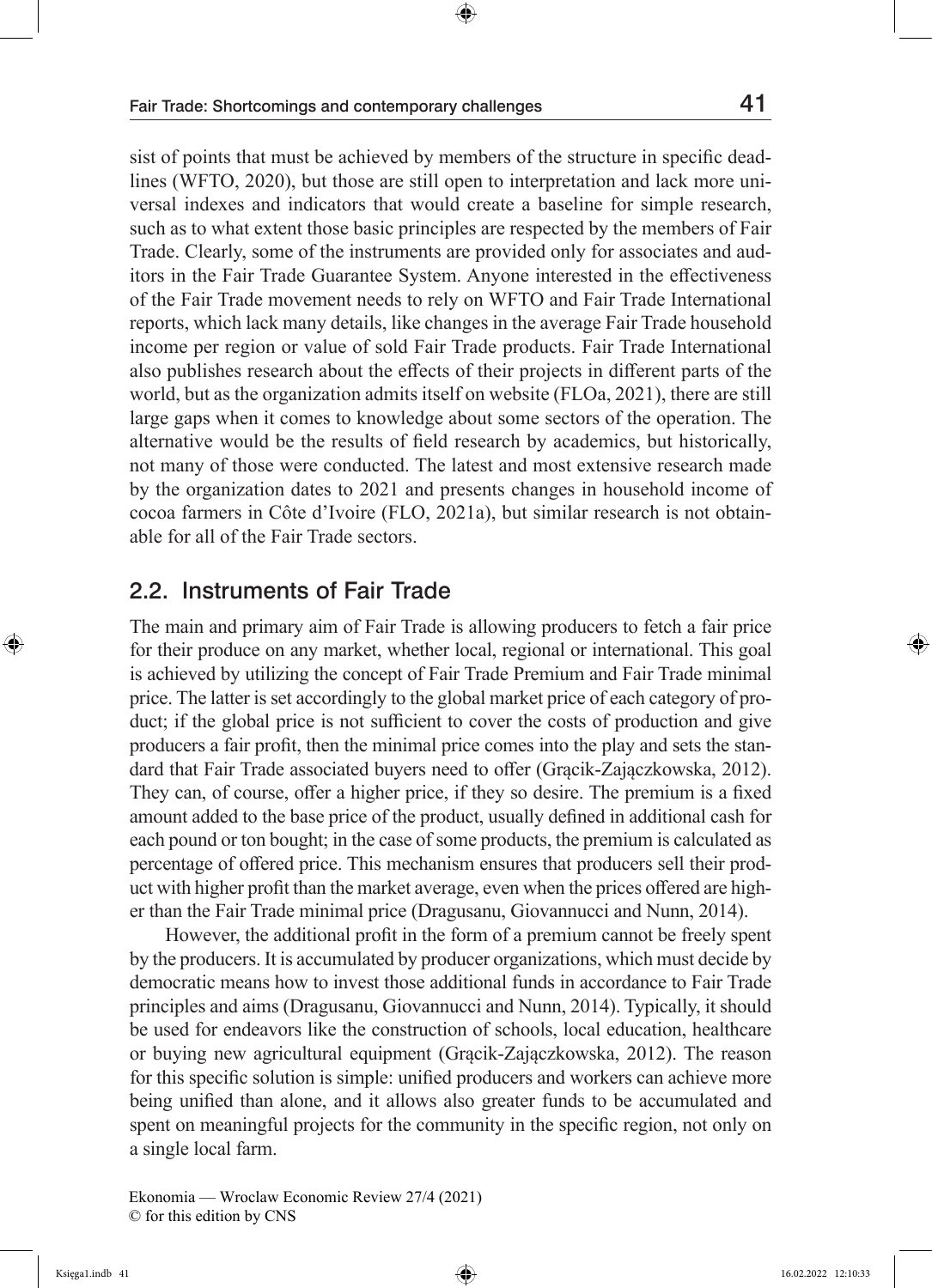This mechanism can only work if producer and trading organizations are certified by Fair Trade International and are recognized as full, active members (FLOCERT, 2021). To do that, they need to go through detailed application and certification process, which is handled by FLOCERT, a Fair Trade International subdivision dedicated entirely to maintenance of licensing (Dragusanu, Giovannucci and Nunn, 2014).

To apply, either the producer or trader organization needs to fill out the online form and send it to the regional bureau of FLOCERT. At this step, a provisional calculation is created to prepare the applicant for long-term costs. The application fee is fixed at the amount of 565 euro, but each year, FLOCERT charges the applicant with varying costs, depending on the number of certified products, scope of the production, members of the organization and hired labor (FLOCERT calculator, 2021). After positive feedback, FLOCERT charges the organization the certification and processing fee for the first year. The certification fee for the first year may vary from 1,545 euro to 2,940 euro, depending on the scale of business (based on FLOCERT example calculations — a small coffee producer organization based in Kenya, FLOCERT calculator, 2021). The processing fee depends on the size of organization, number of requested products to certify and other, unspecified variables. In sample calculations, considering a small scale organization, the estimated fee was 440 euro. After the first year, which ended with positive outcome audit, the rates become fixed (1,260 euro and 190 euro) and are charged annually. The certificate is issued initially for 9 months and will be automatically extended for the rest of three year cycle, if the organization complies with the most important standards. The license can be renewed for the next cycle, if the organization proves that its operation is compliant with Fair Trade guidelines and standards in the renewal audit (FLOCERT, 2021). It is necessary to note that each licensed product in the organization generates additional certification and processing fees; also, producers are not obliged to sell all their produce through the Fair Trade channels, in case they cannot find buyers in time, or just choose to also operate on other markets (Dragusanu, Giovannucci and Nunn, 2014). To summarize, the estimated certification costs for the full cycle will come up to the amount of 5,450 euro. The minimum salary in Kenya is 13,572 Kenyan Shillings (Trading Economics, 2021), which at the moment of writing this paper is worth around 105 euro (Central Bank of Kenya, 2021). This means that full certification cost equals around 52 monthly salaries of a minimal-wage worker, assuming that Kenyan agricultural workers even fall into that classification.

### 3. Research methodology

The overview of Fair Trade model was based on existing literature and research. Reports and documents provided by Fair Trade organizations were also used to analyse the scope of the movement and mechanisms behind it.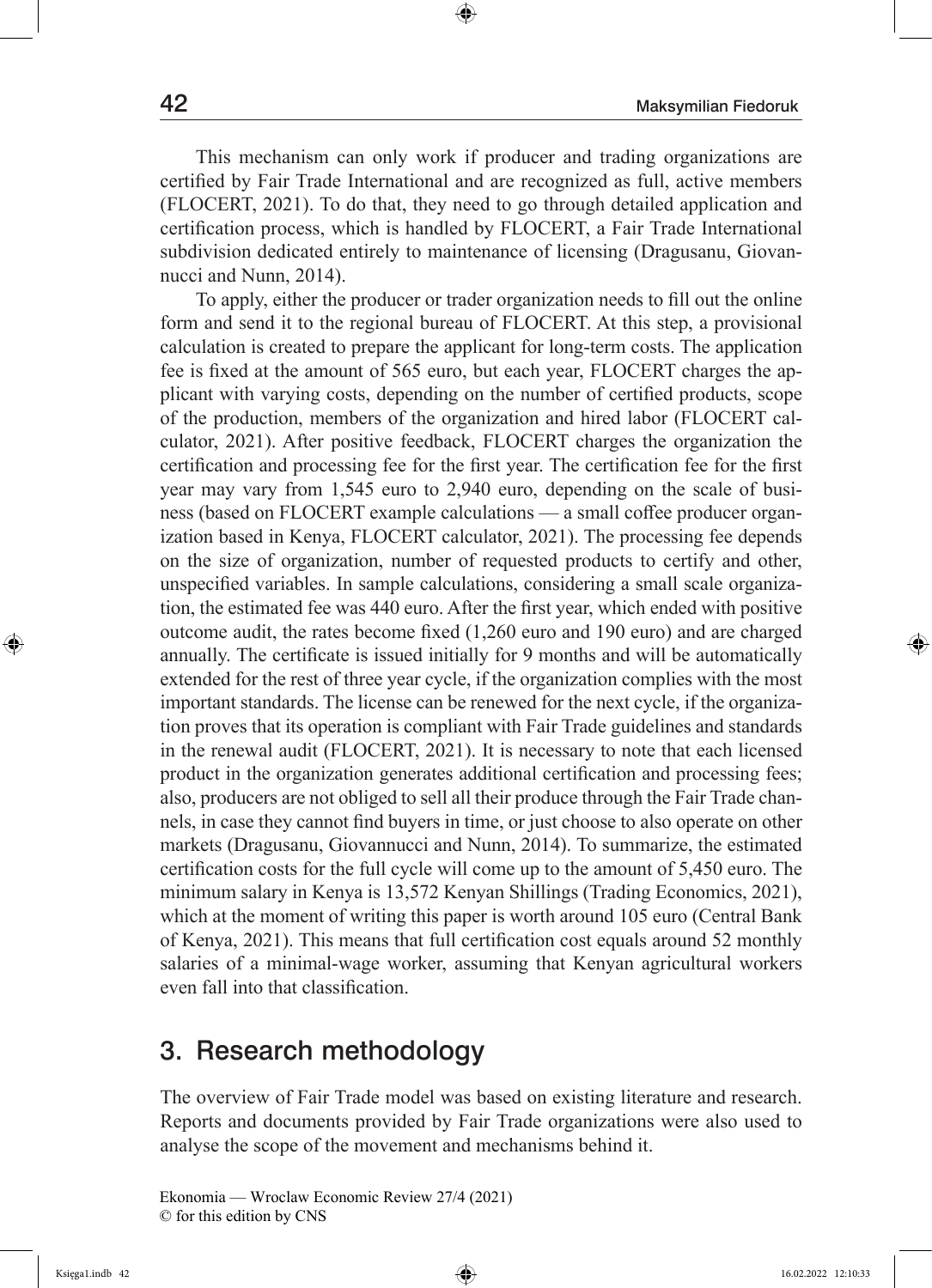To estimate the importance of Fair Trade in the global trade system, statistical data was gathered from multiple sources (e.g. World Trade Organization, Food and Agriculture Organization, Fair Trade International) and then put together to see how much of the global market is accommodated by Fair Trade products.

Based on these steps, a discussion was formed, pointing out and discussing the weak and strong points of the whole movement, ending with conclusions and an outlook for future.

#### 3.1. Share of Fair Trade products in global trade

According to the World Trade Organization, in 2019 the global value of merchandise export was 19.019 trillion dollars, and agricultural products value of agricultural merchandise was 1.783 trillion dollars. By dividing those numbers, it is clear that the export of agricultural products, which the Fair Trade movement mainly produces, was worth 10.67% of the whole global export. This can give context to what portion of global system Fair Trade is trying to accommodate. Unfortunately, FLO does not share anymore the value of sold Fair Trade products; instead, it provides the quantity. To show the share of Fair Trade products on the global market, the three best-selling products will be presented: coffee, bananas and cocoa. According to The Observatory of Economic Complexity (OEC, 2021), the share of coffee, bananas and cocoa in world trade was, in order: 0.17%, 0.079%, 0.053%,

In the analyzed year, 2019, the latest reported by FLO at this point, associated producers sold 824,404 tons of coffee (FLO, 2020). According to International Coffee Organization (ICO), the global amount of exported coffee was 7,676,940 tons (ICO, 2021). It means that 10.74% of exported coffee was of Fair Trade origin.

The newest data on banana export is for the year 2018, in which the global volume of export reached 19,205,800 tons (FAO, 2018). Fair Trade producers contributed 686,930 tons of certified bananas. This gives 0.036% of the share in this product's global trade (FLO, 2020).

4,105,656 tons of cocoa were exported in 2019 (FAOSTAT, 2021). Fair Trade producers contributed by 618,633 tons (FLO, 2020), which translates to 15.07% of this product's global trade.

| Product        | Volume of Fair<br>Trade Export | Share in global agricultural<br>trade of product |
|----------------|--------------------------------|--------------------------------------------------|
| Coffee         | 824,404 tons                   | 10.740\%                                         |
| <b>Bananas</b> | 689,930 tons                   | $0.036\%$                                        |
| Cocoa          | 618,633 tons                   | 15.070%                                          |

**Table 1.** The share of Fair Trade products in global trade (2019)

Source: Author's computation with data extracted from FLO (2020), WTO (2020), ICO (2021), FAOSTAT (2021).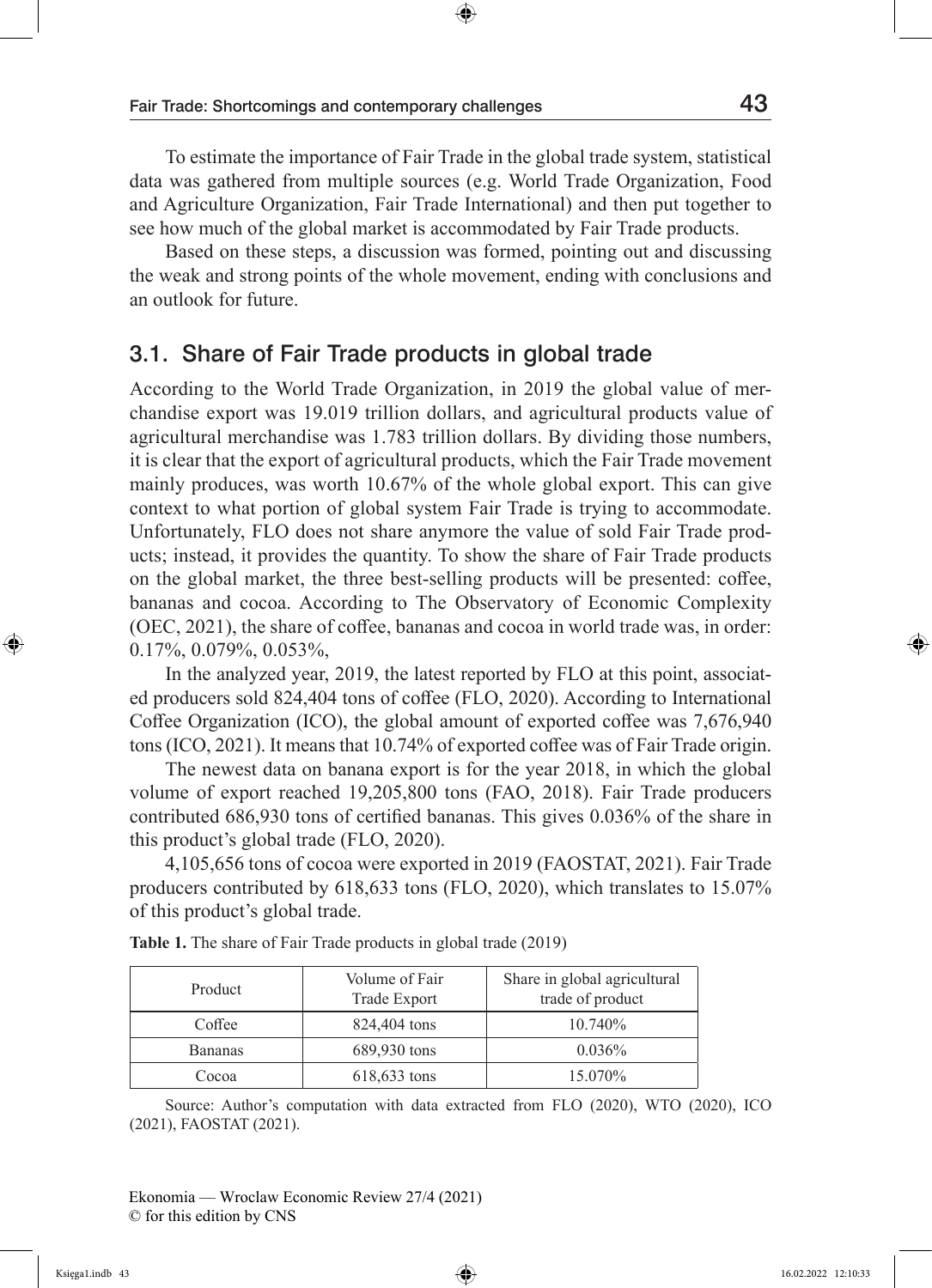The share of these three Fair Trade products in the global trade system is not impressive for many decades of the movement's activity, but it cannot be called completely marginal. Coffee is clearly the most important product for Fair Trade, as it is has the biggest share in the global market. Cocoa also seems to be a strategic product, as it holds a large portion of the market, which is a very problematic one in context of environmental sustainability. Still, taking into consideration the scope and portfolio of Fair Trade products, in the global perspective, it creates a niche, a very distinct one, but still a niche. Perhaps the results would be better if producers could sell all their products through Fair Trade distribution channels, but that is unlikely due to the fact that this supply chain ends in developed countries and aims for a specific, more wealthy consumer (Arnould, Plastina and Ball, 2009). Also, share of Fair Trade products in global market would benefit from more diversified producer profiles. In the current Fair Trade model, producers are motivated to raise their effectiveness while maintaining the sustainability of production and a low environmental footprint. This situation traps them in a cycle. For example, cocoa producers usually end their work with raw cocoa at the point where it can be transported and processed further in a manufacturing plant (UNCTAD, 2016). Ending production at this point deprives producers of possible added value. It is possible for them to grow more substantial in the supply chain by processing cocoa into powder or extracting oil from it. This way, their portfolio of products extends and can contribute to increasing competitiveness on international markets.

The same concept applies to producers of coffee, sugar cane or cotton. Fair Trade should not only care about creating a better livelihood for people working in agriculture, but also helping them to advance, and possibly change their work, and by that affecting regional economies, and overall, global trade. In the current situation, possibly the most profit of the Fair Trade concept can be made by traders and manufacturers, as they get the product in its final form to the consumer, who finally willingly pays a higher price for a better product with better impact.

#### 3.2. Fairness of trade

The most common talking point about Fair Trade is simply the idea of fairness in trade, as many question if it is necessary to create a handicap mechanism in an already established operation. The simplistic argument is always the same: a trade transaction comes to life only if it is appealing for both sides (Kurjanska and Risse, 2008). While it is true in a model better known in developed countries, where both sides are able (have means, resources and information) to find another partner for business, it does not translate well to the situation in less developed countries. A small scale producer of raw agricultural product is often very limited in the number of business partners and has no means to seek further. In those countries, it is a lot harder to gain capital for investments, access to information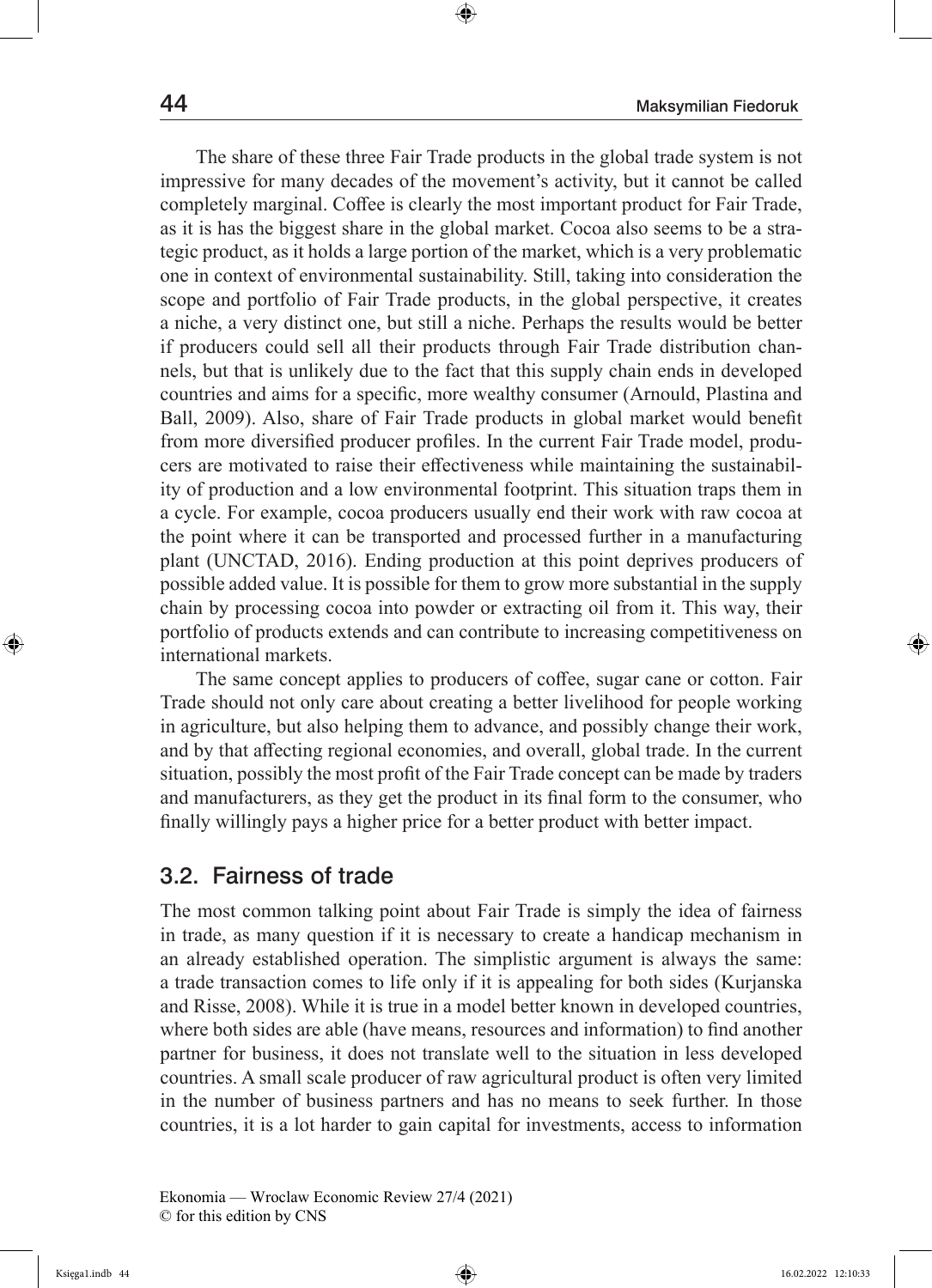is usually limited or poor quality and institutions do not assure security. This can easily be seized as an opportunity by buyers with access to bigger markets: they can offer a lower price, knowing that the producer will sell them their product anyway, as they have no choice. So, despite the free market logic behind the trade itself, it must be acknowledged that it does not work the intended way in every place on Earth.

A commonly-repeated argument against Fair Trade is price discrimination — again, a critique based on an ideal world of free market rules. The point is that the Fair Trade mechanism helps producers that struggle to sell their product and create a profit, and by that it is corrupting the market, as those entrepreneurs would go bankrupt in normal circumstances. This creates a situation of generating artificial supply surplus with low quality product, which then affects the prices on the market (Claar, 2011). That would be true in a case where Fair Trade producers would be obligated to sell all their produce with Fair Trade licensing and Fair Trade buyers would be entitled to offer contracts for all the stock of associated producer. But it does not work that way. Fair Trade supply chains only offer an additional way out, an access to new markets; they do not necessarily mean that they have a guarantee of selling at best price all of their products. Also, in situations where market price is better than the minimal Fair Trade price, the producers do not achieve better profits; the only additional amount paid is the Fair Trade premium, which cannot be freely spent.

#### 3.3. The costs and profits of Fair Trade producers

A valid argument concerns the aforementioned licensing costs and overall adaptation costs. Environmental sustainability and organic agriculture requires many farmers to start the lengthy and costly process of adaptation. Those costs are calculated into the Fair Trade premium, but often it is not sufficient, and additional annual fees can cut those benefits even further (Wydick, 2014). The licensing process requires an overhaul, in accordance with the Fair Trade principles of Transparency and Accountability.

Many farmers and workers may be discouraged from joining the Fair Trade movement by the length and cost of licensing process. The most marginalized cooperatives, even in bigger groups, might have problems, or just not enough resources to get through the corporate machinations of FLO and FLOCERT. On the one hand, this situation prevents the devaluation of Fair Trade standards and lowers the risk of having too many organizations that will try to take advantage most of the mechanism and offer a product, that does not meet the basic requirements. On the other hand, it impedes the growth of the movement, by ironically excluding those most excluded. The only solution to this is to actively, without bureaucracy or added fees, help those most marginalized farmers first form into big, strong organizations.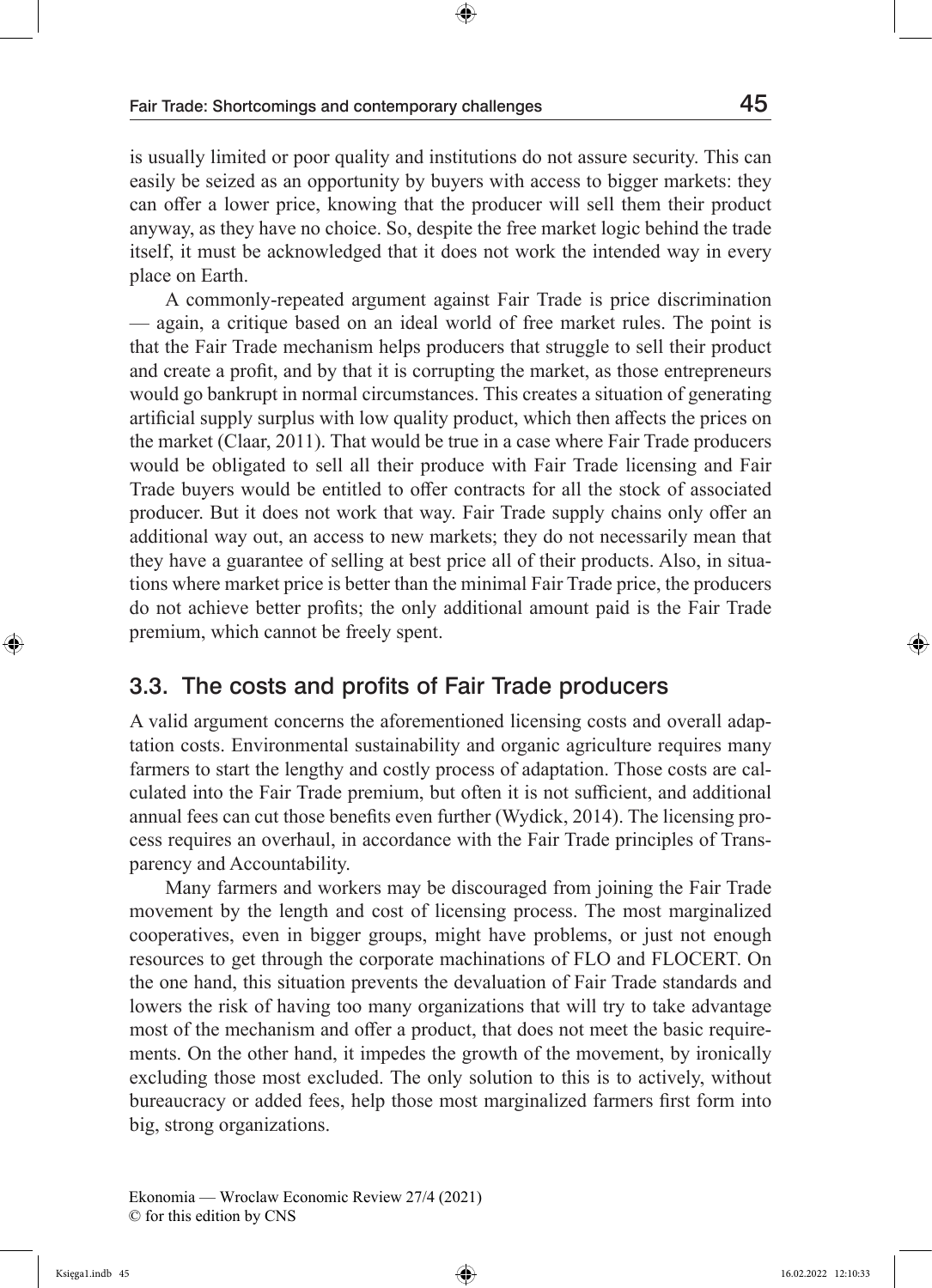The biggest problem yet with Fair Trade is its main aim: to fight poverty in farming communities across the world. The empirical evidence for this, on a more than singular case study scale, is practically non-existent. There are studies that show big disproportions in income growth: some people noted 200% increases, while some did not experience any major differences (Schmelzer, 2006). There are no clear answers if Fair Trade reduces poverty system wide and from what perspective. FLO reports offer almost no hints at effectiveness in this regard of the Fair Trade mechanism. The most wasted opportunity was the implementation of surveys in 2015, which were unfortunately not designed to gain and process answers about financial and wellbeing situation of associated members; instead, they provide feedback about the support from the organization. The only consistent data presented by FLO are Fair Trade Premium spending, which does not imply that the allocated money to each category provides an outcome of direct improvement. In 2019, 20% of premium accumulated by small-scale producer organizations was allocated to Human Resources and Administration, 20% to facilities and infrastructure, 18% to payment to members, 10% on agricultural tools and inputs, 6% to implementation of best practices, 3% on farmer business training, 2% to credit and finance services and 2% to training of organizational staff (FLO, 2021d). A year earlier, the data was very similar. It shows that most of the premium is not spent on community and livelihood projects but on daily business maintenance and the financial stability of the organization. A slightly different situation concerns the Workers Organization, as 26% of premium was allocated to education services, 20% to other services, 10% to financial and credit services, 9% investment in housing, 6% healthcare services, and 4% to payment for workers. Premium spending of Worker Organizations is more concentrated on delivering important services to workers and their families, but the amount of generated money is different: 1,478 small producer organizations generated 173.2 million euro in premium, as opposed to 29.3 million euro generated by 321 hired labor organizations. On average, a hired labor organization had 91,277 euro to spend and a small producer organization had 117,185 euro. It shows that the real needs of farmers and workers lie somewhere else, and perhaps the premium model needs to be revamped, so that it can truly respond to the demand and create a more effective, positive impact.

### 3.4. Sustainability of Fair Trade

The global climate crisis proves that the old model of food production and consumption is not possible to sustain in the long term. The soil degrades, more extreme weather destroys strategic crops, and progressing climate change will soon reduce the number of places where some Fair Trade products can be cultivated. For example, arabica coffee requires very specific conditions to be successfully grown, which are estimated to occur between 20 º N and 25 º S altitudes and ranging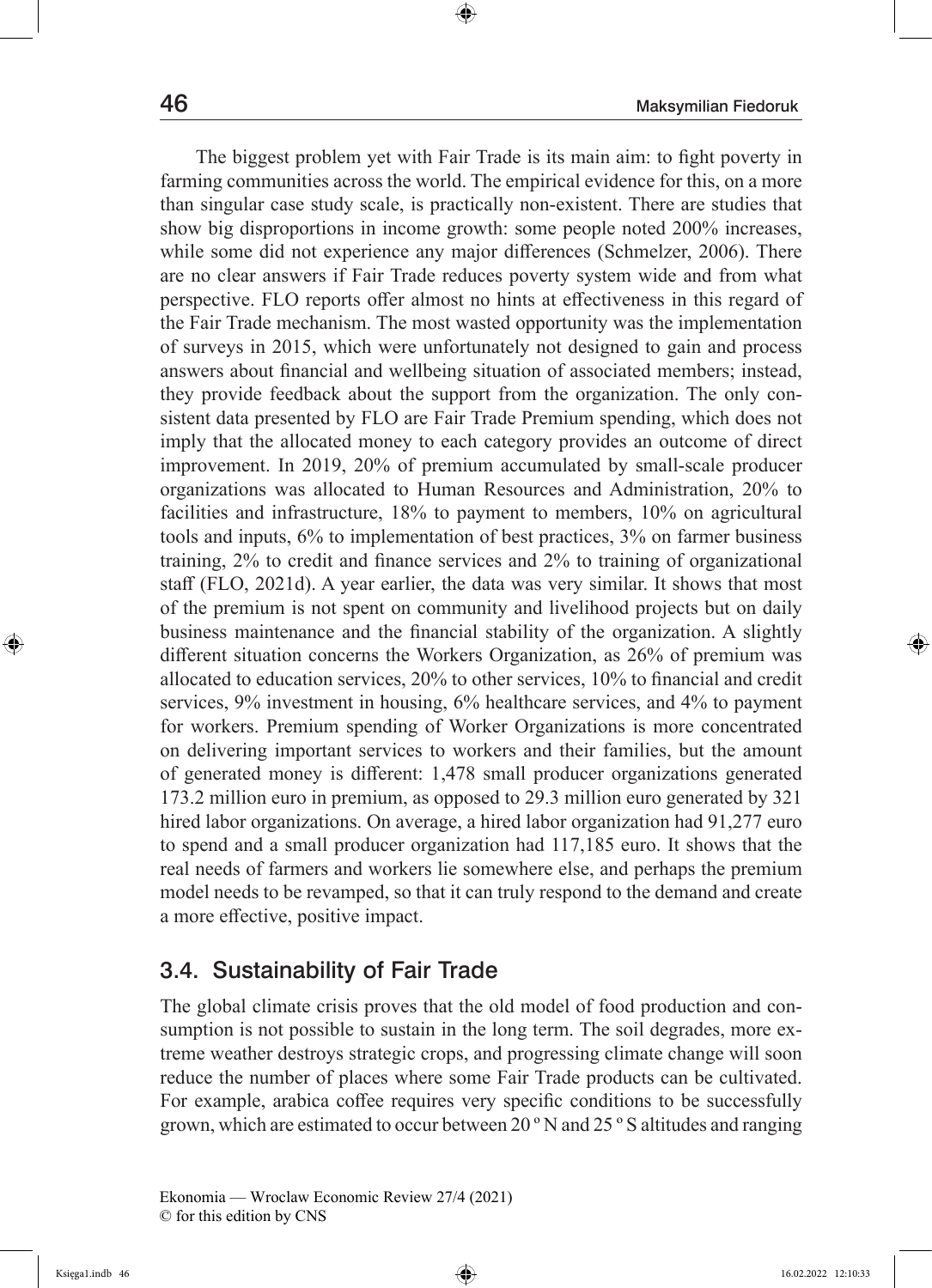between 700 and 2000 m.a.s.l (Chemura, Mudereri, Yalew and Gornoth, 2021). According to a report from 2021, the area suitable for arabica coffee is being reduced due to climate change, limiting the total yield and enhancing the conditions for pests and diseases. This means that the livelihood of 25 to 30 million coffee farmers around the world becomes endangered, counting in those associated in Fair Trade. In Ethiopia, farmers cultivating coffee branded as specialty are faced with challenges to maintaining the quality of their produce, which leads to losing markets and profits from offering a premium product. If those farmers switch to the cultivation of robusta coffee, which is far less demanding, they face increasingly aggressive competition from international agricultural giants. This puts a burden upon the future of Fair Trade, as 60% of coffee offered by the movement is organic (FLO, 2020) and often falls into the category of specialty coffee. This threat also applies to other products, like cocoa. Raw cocoa production, handled without any modern, ecological standards is very harmful to the environment, and further manufacturing of goods based on cocoa further impacts the environment (Konstantas, Jeswani, Stamford and Azapagic, 2018), but Fair Trade cocoa must be cultivated within organic and sustainable standards.

It must be stated that coffee is mostly imported to developed countries, the European Union being the biggest importer, and United States of America the second (ICO, 2021). The demand for this commodity appears in the richest countries, but rarely in the ones on the same level of those that produce it. This situation raises an important question: is it fair for Fair Trade to put its farmers in a fragile position where their livelihoods depend on delivering an agricultural product that is suited only for the wealthy global consumers, and almost useless for their domestic or regional markets? The Fair Trade model for products like cocoa or coffee only strengthens the dependency of those farmers on western manufacturers and consumers, as they demand a product that has proven to be more and more difficult to produce and deliver, due to the climate crisis. The minimal impact on the local markets is artificially substituted by the premium mechanism, and some social profits can be discovered, but the economic impact on the economies of producer countries still needs to be evaluated. The issue of climate change is tackled by Fair Trade by endorsing the organic cultivation of licensed products, which is supposed to reduce emissions and climate impact of the whole Fair Trade production, but it does not change the fact that the main target of those products are global markets, which further generate climate imprints that cannot be controlled by the organization.

Fair Trade states that it operates according to agroecology policy, which in many points is true, but also in few aspects contradicts it (FAO, 2019). Most importantly, the aim of agroecology is to guarantee the safety of farmers from international markets and entities, and bring them independency when it comes to what and when they need to produce, in consideration of environment and biological diversity (Van de Helde and Holemans, 2019). It also aims to focus more on domestic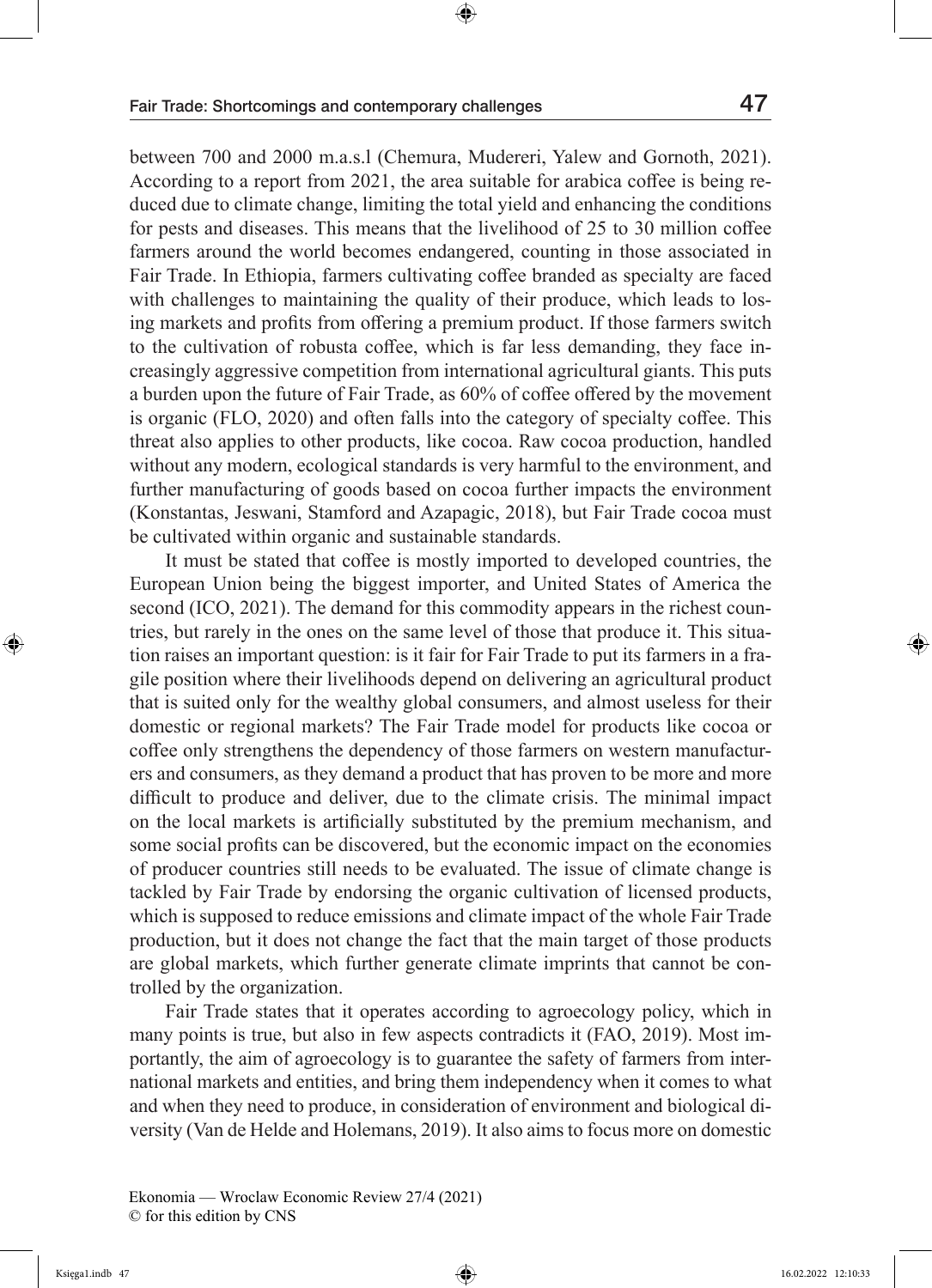markets and its needs. Fair Trade works only with a selected group of agricultural products, and usually requires the farmers to focus their work on one of the products to reach highest possible profits, thus reducing the biodiversity and freedom of operation. The price offered to producers is solely based on direct costs of production (including Fair Trade fees and obligations) and the global market situation, which, as mentioned before, imposes more strict ties with more wealthy countries.

### 4. Conclusions

After analyzing the aims and methods of implementing Fair Trade principles, it can be concluded that the adopted model operates on solid corporate-like foundations, offering more freedom and profits for farmers in the short term, but in the longer term, incorporating them deeper into the global system, making them more dependent on the situation on global market, with risk minimalization offered by the organization. Many aspects of the organization are not transparent to the public, particularly when it comes to the formal requirements of licensing and the quality assurance realized by the audits. The mechanism in the form of a premium should be the main factor of improving the livelihood of producers and workers, and an incentive to join the ranks of Fair Trade, but instead it looks like it mainly fills the gap of financial liquidity in the businesses.

Taking into consideration the discussed points, the Fair Trade operation model maintains the position of farmers in global value chains, offering them not an ability of substantial and sustainable growth, but a bypass to some of problems they struggle with, like access to markets, low profits from basic production, low competitiveness or poor working standards. By participating in Fair Trade, producers and workers are able to stabilize their terms of trade, as 72% of banana producers reported being able to negotiate terms of trade with buyers, the same being said about 53% of cocoa producers and 64% of coffee producers (FLO, 2021c), but it does not entice them to further strengthen their position in the global supply chain. Also, the costs of participation in Fair Trade, which mainly consist of the aforementioned licensing costs, might be burdensome for the smallest organizations, and might change in time, depending on the size and success of the business.

By looking into the data, two of the three most important Fair Trade products have a stable share in its own export category, but they are still not big enough to create a meaningful force in the global trade system. The share of the rest of the products in the respective categories is negligible, as in the case of sugar cane: 0.0003% of global sugar cane export (OECD, 2021; FLO, 2021d). In the global sense, the Fair Trade market is still a niche.

Fair Trade presents a conservative approach when it comes to climate crisis and its impact on agriculture across the globe. It maintains a low effective, based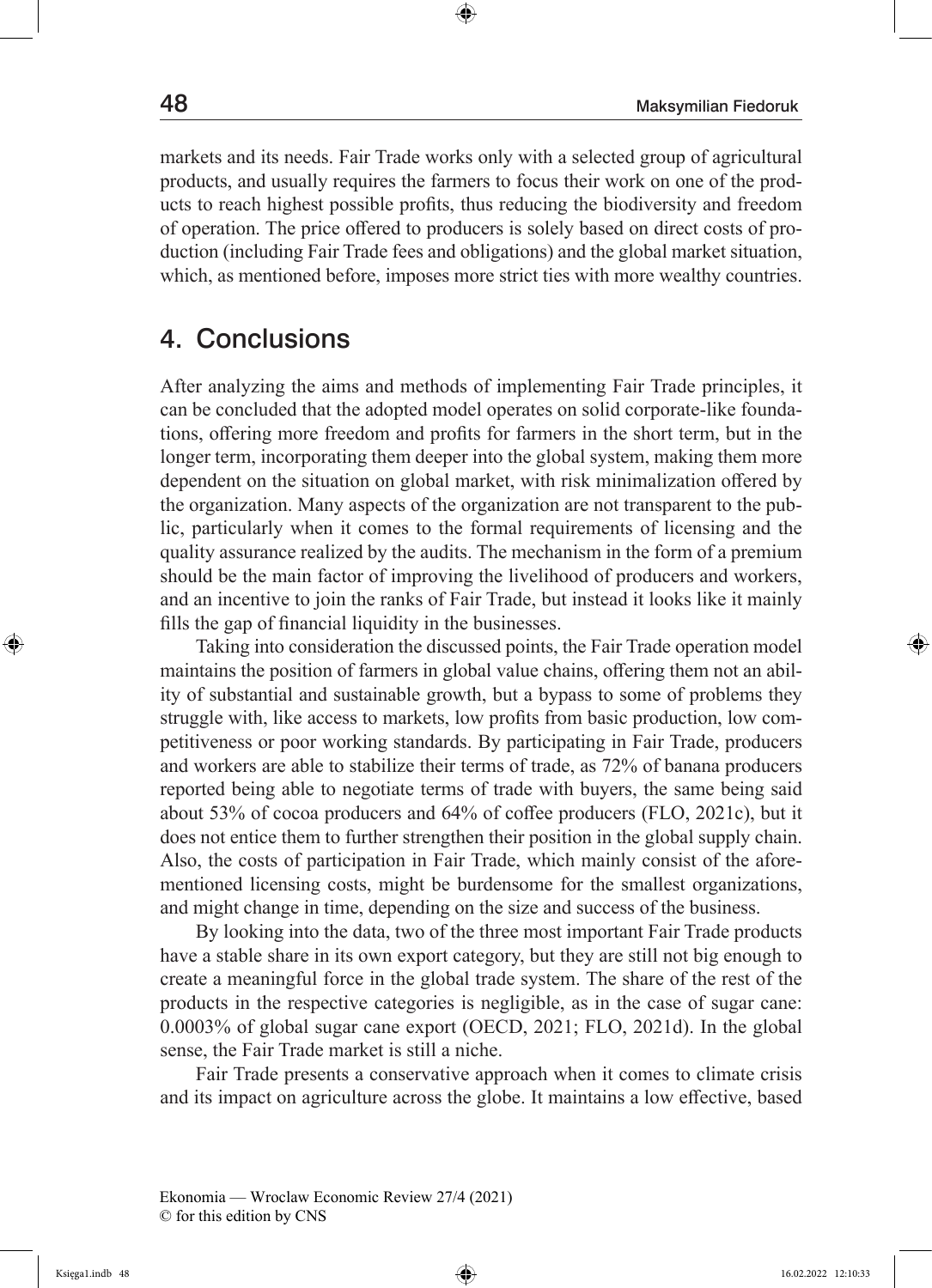on traditional methods, agricultural model based on a monoculture of products that prove more difficult with time to cultivate, due to global climate changes. Striving to increase organic production is not an sufficient answer in contemporary challenges, and does not make Fair Trade fully compatible with modern agricultural policies, like agroecology. The concepts and mechanisms created in the 20th century for Fair Trade, as humanitarian and honest as they might be, are outdated and obsolete in the face of rapid climate changes and all implications related to them. To serve the higher purpose (and most of its aims in full spectrum), Fair Trade would need to rearrange its operation model, mainly the Fair Trade Premium mechanism, the licensing process and the range of products. It also needs to focus more on diversifying production and impacting the local economies by not only increasing the quality of labor and social services, but also by stimulating the local trade market and more advanced manufacturing processes.

#### **References**

- Arnould, E.J., Plastina, A., Ball, D. (2009). Does Fair Trade deliver on its core value proposition? Effects on income, educational attainment, and health in three countries. *Journal of Public Policy and Marketing*, 28 (2), 186–201.
- Central Bank of Kenya. (2021). *Forex*. Date of access: 14.10.2021, https://www.centralbank.go.ke/ forex.
- Chemura, A., Mudereri, B.T., Yalew, A.W., Gornott, C. (2021). Climate change and specialty coffee potential in Ethiopia*. Scientific Reports*, 11 (8097), 1–13. DOI: 10.1038/s41598-021-87647-4.
- Claar, V. (2011). *Sprawiedliwy Handel? Czy Fair Trade rzeczywiście zwalcza problem ubóstwa?* Warszawa: Prohibita.
- Dragusanu, R., Giovannucci, D., Nunn, N. (2014). The economics of Fair Trade. *Journal of Economic Perspectives*, 28 (3), 217–236.
- European Commission. (2009). *Communication From The Commission To The Council, The European Parliament and The European Economic and Social Committee. Contributing to Sustainable Development: The Role of Fair Trade and Non-Governmental Trade-Related Sustainability Assurance Schemes* (COM/2009/0215). Brussels: European Commission.
- FLO website. *Producer Networks and Producer Organizations*. Date of access: 11.10.2021, https:// www.fairtrade.net/about/producer-networks.
- FAO. (2018). *Banana Market Review*. Date of access: 14.10.2021, https://www.fao.org/fileadmin/ templates/est/COMM\_MARKETS\_MONITORING/Bananas/Documents/Banana\_Market\_ Review\_Prelim\_Results\_2018.pdf.
- FAOSTAT. (2021). *Crops and Livestock Products*. Date of access: 14.10.2021, https://www.fao.org/ faostat/en/#data/TCL.
- FLO. (2021a). *Cocoa Farmer Income*: *The Household Income of Cocoa Farmers in Côte d'Ivoire and Strategies for Improvement*. Date of access: 10.10.2021, https://files.fairtrade.net/publications/Fairtrade-CDI-cocoa-household-income-study-July-2021.pdf.
- FLO. (2021b). *How We Conduct and Use Research*. Date of access: 10.10.2021, https://www.fairtrade.net/impact/how-we-conduct-research.
- FLO. (2021c). *Innovation and Resilience for a More Sustainable World, Annual Report 2019– 2020.* Date of access: 10.10.2021, https://files.fairtrade.net/publications/Fairtrade\_Annual\_ Report\_2020\_web.pdf.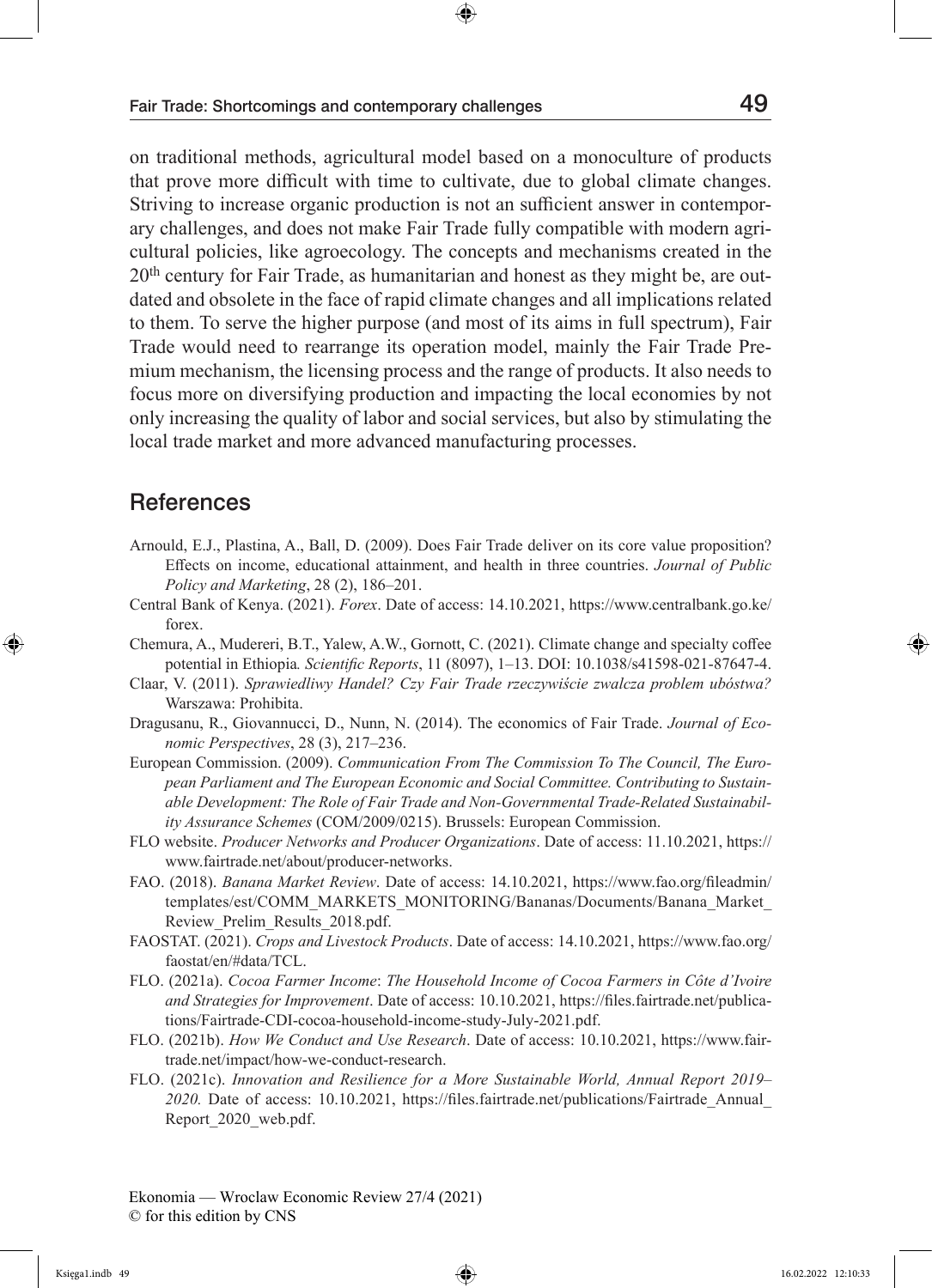- FLO. (2021d). *Monitoring the Scope and Benefits of Fair Trade, Monitoring Report 12th Edition*. Date of access 10.10.2021, https://files.fairtrade.net/publications/2021-Fairtrade-monitoring-report-overview-12th-Ed.pdf.
- FLOCERT. (2021). *Certification, Standard Operating Procedure*. Date of access: 13.10.2021, https://www.flocert.net/wp-content/uploads/2021/07/certification-procedure.pdf.
- FLOCERT calculator. Date of access: 13.10.2021 https://www.flocert.net/solutions/fairtrade/ cost-calculator/.
- Granville, B., Dine, J. (2012). Fair Trade: Partners in development. A reassessment of trading partnership within the Fair Trade model. In: Granville B., Dine J. *The Processes and Practices of Fair Trade* (79–95). London: Routledge.
- Grącik-Zajączkowska, M. (2012). Fair trade jako narzędzie pomocy dla producentów z krajów rozwijających się. Prawda czy mit? In: K. Żukrowska (ed.), *Harnessing globalization czyli ujarzmianie globalizacji. Globalizacja jako motor na rzecz rozwoju*. Warszawa: Oficyna Wydawnicza SGH.
- Henderson, D.R. (2008). Fair Trade is counterproductive and unfair. *Economic Affairs*, 28 (3), 68–71.
- ICO. (2021). Historical Data on the Global Coffee Trade. Date of access: 14.10.2021, https://ico. org/new\_historical.asp.
- Konstantas, A., Jeswani, H.K., Stamford, L., Azapagic, A. (2018). Environmental impacts of chocolate production and consumption in the UK. *Food Research International*, 106, 1012–1025. DOI: 10.1016/j.foodres.2018.02.042.
- Kurjanska, M., Risse, M. (2008). Fairness in trade II: export subsidies and the Fair Trade movement. *Politics, Philosophy & Economics*, 7 (1), 29–56.
- Martens, D., Orbie, J. (2018). The European Union and Fair Trade: Hands off? In Khorana S., Garcia M. (eds.), *Handbook on the EU and International Trade* (281–295)*.* Cheltenham: Edward Elgar.
- OEC. (2021). Product database. Topics: coffee, bananas, cocoa. Date of access: 14.10.2021, https:// oec.world.
- OECD. (2021). *OECD-FAO Agricultural Outlook 2020–2029.* Date of access: 15.10.2021, https:// www.oecd-ilibrary.org/sites/3736a600-en/index.html.
- Sidwell, M., (2008). *Unfair Trade*. London: Adam Smith Institute.
- Schmelzer, M. (2006). *In or Against the Market. Is Fair Trade a Neoliberal Solution to Market Failures or a Practical Challenge to Neoliberal Trade and Free Market Regime in General?*  Berkeley: University of California.
- Trading Economics. (2021). *Kenya Minimum Wage*. Date of access: 14.10.2021 https://tradingeconomics.com/kenya/minimum-wages.
- UNCTAD. (2016). *Cocoa Industry: Integrating Small Farmers Into the Global Value Chain.* Date of access: 13.10.2021, https://unctad.org/system/files/official-document/suc2015d4\_en.pdf.
- UN. (2021). *Sustainable Development Goals.* Date of access: 11.10.2021 https://sdgs.un.org/goals/ goal8.
- Valietne-Riedl, E., (2016). To be free and fair? Debating Fair Trade's shifting response to global inequality. *Journal of Australian Political Economy*, 78, 159–185.
- Van de Velde, K., Holemans, D. (2019). *Fair and Healthy Food*. Date of access: 12.10.2021, https:// gef.eu/wp-content/uploads/2019/06/EN\_FAIR-AND-HEALTHY-FOOD-.pdf.
- WFTO. (2017). *10 Principles of Fair Trade*. Date of access: 11.10.2021, https://wfto.com/sites/default/files/WFTO%20-10%20Principles%20%20of%20Fair%20Trade%20%282017%29.pdf.
- WFTO. (2020). *The WFTO Fair Trade Standard*. Date of access: 12.10.2021, https://wfto.com/sites/ default/files/WFTO\_Standard%20Handbook\_Feburary%202021\_print.pdf.
- WFTO. (2021). *Who We Are*. Date of access: 10.10.2021, https://wfto.com/who-we-are#definitionof-fair-trade.